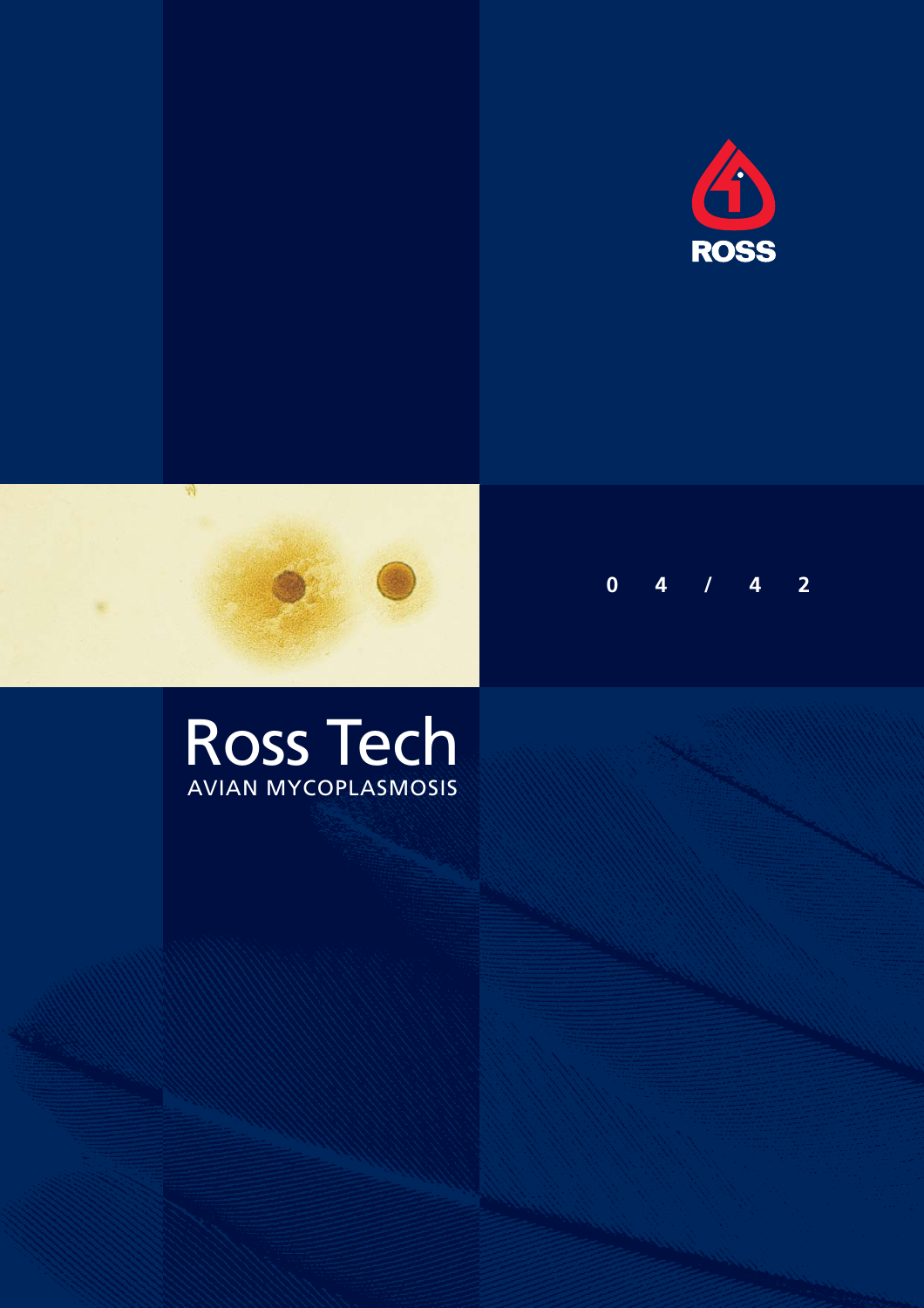

# **Avian Mycoplasmosis**

**Mycoplasma gallisepticum (MG) and Mycoplasma synoviae (MS) are bacteria without cell walls that infect chickens and other birds and can, in some circumstances, cause disease. Some infections may appear clinically silent but probably still involve a production penalty, e.g. a decrease in the total number of eggs/chicks or decreased broiler performance.**

**MG is usually more likely to cause disease and therefore a greater production penalty than MS. However, there is wide variation in characteristics within each species and between strains, including virulence and kinetics of the serological response. The expression of disease (and serological response) is modulated by many other factors including management, environment and immunity.**

When Mycoplasma causes clinical disease it is usually respiratory disease. In uncomplicated infections this could be seen grossly as airsacculitis, *see figure 1.* Joint disease, tracheitis, swollen sinuses and conjunctivitis are also sometimes seen, *see figure 2.* MS and MG infection in broilers will increase condemnations in the slaughterhouse. In parent stock, infection during lay will often cause decreases in egg production, airsacculitis in embryos and increase late dead embryos (airsacculitis may be seen in "pipped" embryos). In commercial layers, MG infection without clinical signs is estimated to decrease egg production by 10 to 20 eggs per hen housed.



*Figure 1 - Experimental airsacculitis 10 days after simultaneous infection with MS and infectious bronchitis virus.*

MG and MS can both exacerbate respiratory diseases, interacting with respiratory viruses, dust, ammonia, and opportunistic bacteria (e.g. *E.coli* and similar bacteria). In this case chronic respiratory disease (CRD) is triggered and mortality may be elevated. Good air quality and the implementation of minimum ventilation rates have a protective effect, *see figure 3.*



*Figure 2 - Field case of MS associated tenosynovitis in a broiler parent stock. Some strains of MS, and less frequently MG, are more likely to cause leg problems than others.*

MG is officially controlled and/or monitored in many countries, but MS control is mostly the policy of an individual company. Primary Breeders control MS, but this control may cease further down the production chain. In commercial layers there is usually no control of MS infection as most birds are housed during lay on multi-age sites, which therefore remain a reservoir for infection of other poultry facilities. This variable approach to the control of MS in poultry populations is one of the main problems in broiler parent stock as large reservoirs of infection may exist in adjacent layer facilities.

Since the discovery of the importance of MG in respiratory disease of chickens there have been many attempts to produce chickens without Mycoplasma infections. These are complicated by vertical transmission, the inability of traditional diagnostic tests to identify all infected flocks, the lack of clinical signs in some infections, the chronic nature of the infection state and the inability of antibiotics to reliably eliminate infection.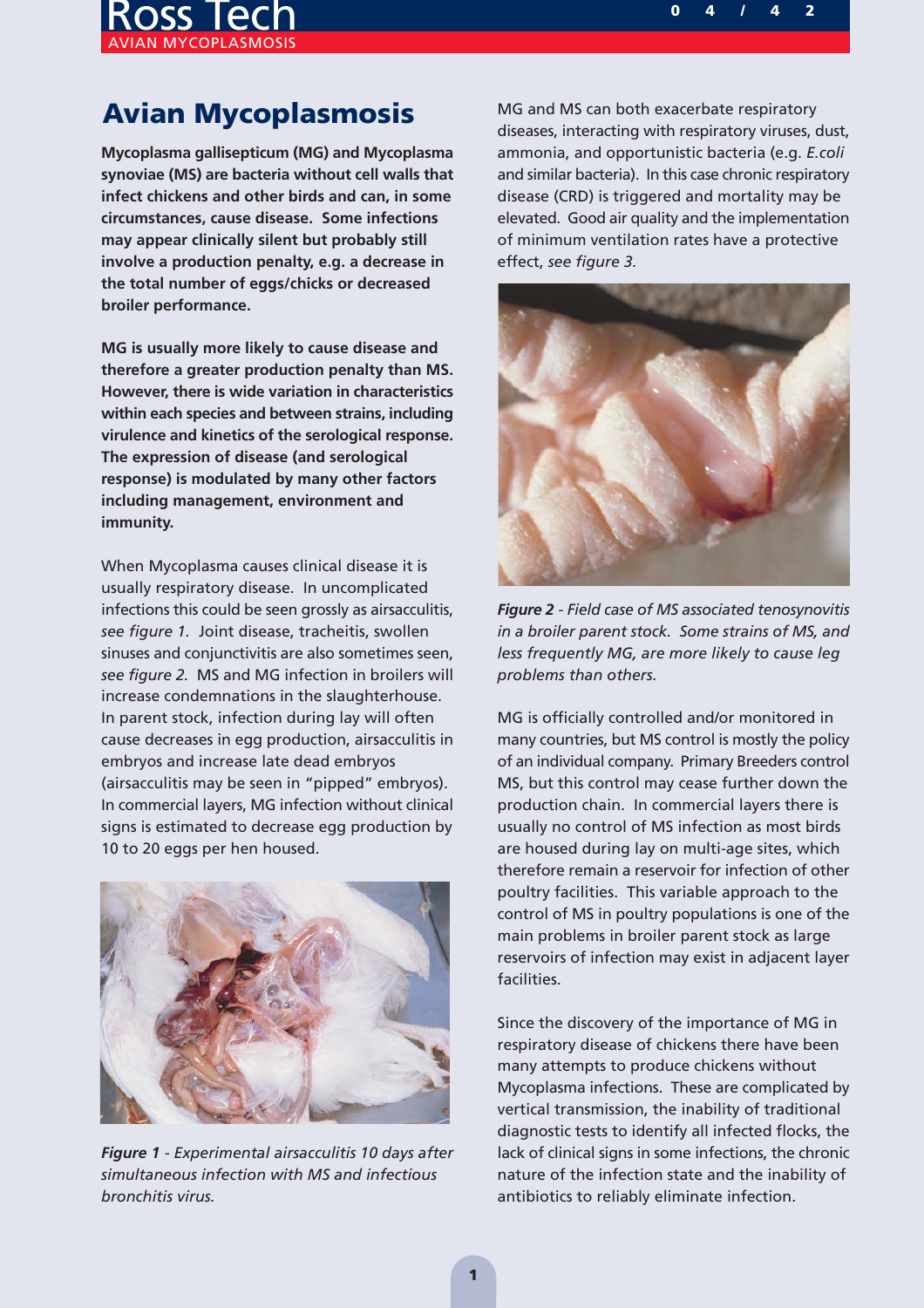

The lack of a cell wall by mycoplasmas means that they are very fragile and die rapidly outside the host bird. Antibiotics that are active against cell wall production, e.g. penicillins and cephalosporins, are ineffective. Mycoplasmas are sensitive to tetracyclines, tylosin, tiamulin, quinolones (enrofloxacin) and tilmicosin but most of these are bacteriostatic rather than bacteriosidal. They can be given variously by injection, in water or in feed. Acquired antibiotic resistance has been described to most of these drugs. Sulpha drugs have limited activity. Generally antibiotic administration will not eliminate Mycoplasma infection but if effective it will decrease clinical signs and Mycoplasma population numbers. Once infected a flock must be considered infected for life and therefore a risk to other uninfected flocks.

To prevent vertical transmission, eradication of MG and MS has been achieved at the Primary Breeder level and this is monitored continuously. The sourcing of Mycoplasma free stock is the first step in Mycoplasma control.



*Figure 3 - Interaction of factors involved in the development of Chronic respiratory disease. Such a model suggests that control of Mycoplasma will help decrease mortality and other losses due to CRD but also suggests that control of other contributing factors can have an effect.*

If biosecurity is good enough it may be possible to prevent horizontal infection. The main causes of Mycoplasma infection in flocks are via aerosol infection, contact with other birds, and mechanical

transportation by humans or a combination of any or all these. Distance is the greatest protection against aerosol infection. MS appears to be able to transfer between flocks over greater distances than MG. Other birds closely related to the chicken, including turkeys, guinea fowl, partridges, pheasants, quail, ducks, etc., are the greatest risk to poultry for Mycoplasma transmission. Mechanical transmission is also possible; humans can carry the avian mycoplasmas in their noses and on hair for up to three days. Showering and quarantine periods can help prevent this.

Management strategies such as spiking and thinning can spread Mycoplasma within an operation. Precautions and testing must be undertaken to reduce the risk of these procedures spreading the infection.

## **Diagnosis by demonstration of the organism (Gold standard)**

Culture and PCR testing are the best confirmatory tests available. Swabs taken from the trachea or choanal cleft are placed into Mycoplasma media and sent to the laboratory. PCR testing can also be completed on this type of sample or on air dried swabs, *see figure 4.*



*Figure 4 - Dry swab PCR sampling*

There are some mycoplasmas of poultry that are considered non-pathogenic, therefore species identification after culture is essential to assess the problem. This is done by using specific antibodies. To culture MS there must be extra NAD in the media.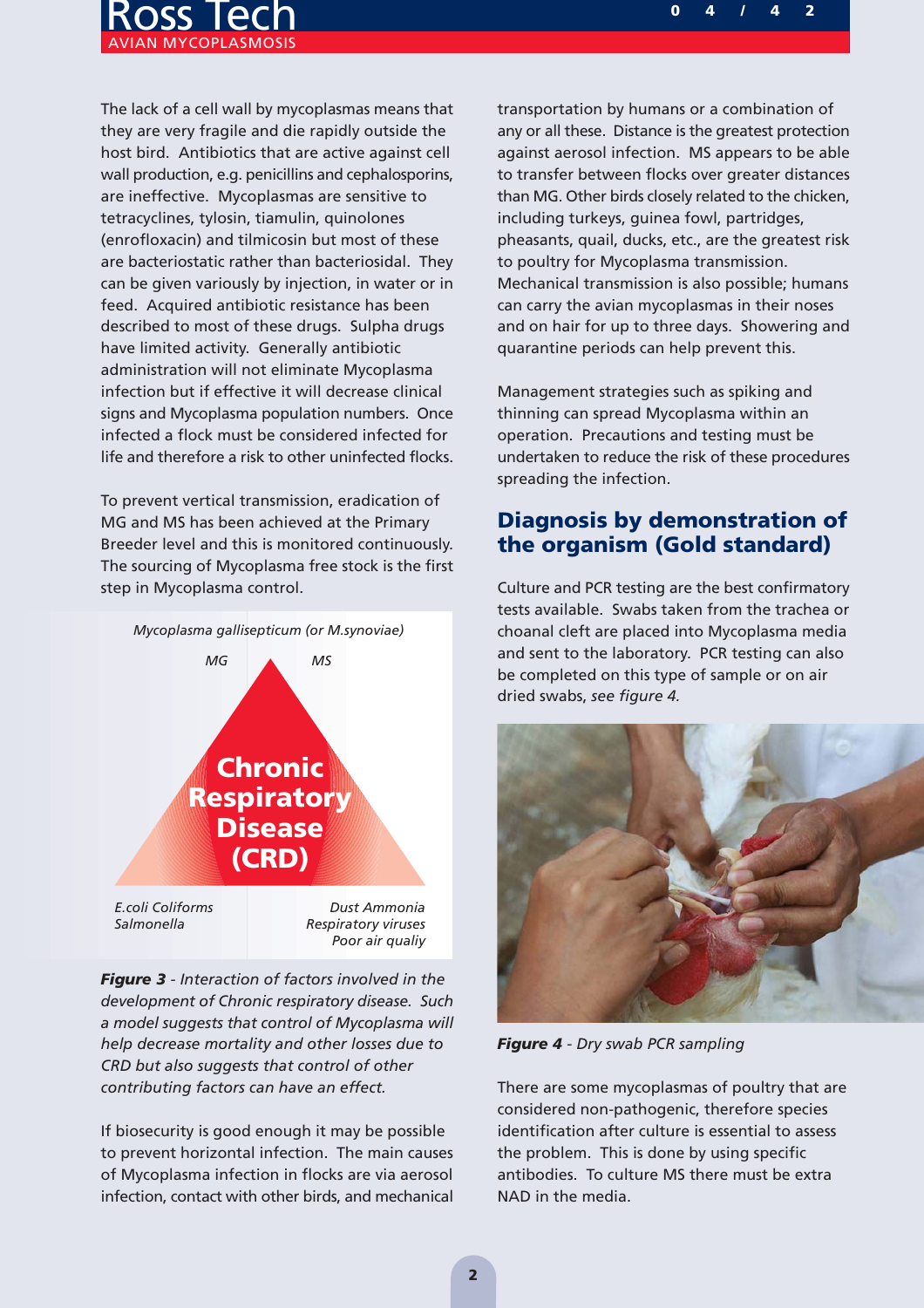

*Figure 5 - Mycoplasma colonies have a typical fried egg appearance and species identification is required as there are non pathogenic mycoplasmas that can also infect chickens. Mycoplasma culture is specialised and not readily available everywhere.*

False positives can occur with PCR tests if care is not taken in the laboratory to prevent contamination of samples with PCR products. For example, a lab reporting PCR positives from samples collected from day old chicks, where the source flock has been routinely tested negative by serology, is likely to be incorrect. Suspicion should be cast on the PCR test protocols. A recent ring test reported 5 out of 7 labs with false positives for MG & MS PCR's. An example of PCR results is shown in figure 6.



*Figure 6 - Mycoplasma PCR bands indicate that specific Mycoplasma was in the sample. Many different Mycoplasma PCR's are available but if they are not species specific the results can not be interpreted from clinical samples.*

### **Monitoring by serology**

Routine monitoring of flocks for MG and MS infection is usually by the RSA, (Rapid Sera Agglutination also known as the Plate test, SPA) or ELISA test. Testing is usually recommended to be every 3 weeks in high risk areas. This allows eggs to be pulled from the incubator if there is a problem. No sampling should be done for 3 weeks after a killed vaccine is administered as this is a common cause of false reactions. RSA testing should only be done on sera less than 72 hours old and care in handling the samples should also be taken to minimize false reactions. Heat treatment of sera (56 $\degree$ C for 30mins) is commonly practised on positively reacting sera and titration of sera for interpretation of the tests. Both MS and MG should be tested for, as a recent MS infection will cause false MG reactions. On the appearance of a small number of reactors in the RSA test the flock should be placed in quarantine and retested with serology or by PCR or culture to confirm the result. On the appearance of a large number of reactors (>15% of samples after heat treatment) the flock is more likely to be truly infected and appropriate isolation steps should be taken as well as confirmation testing.

Yolk samples from eggs can be tested in ELISA format tests and may be useful, especially if access to the parent flock is not possible or is a problem from a biosecurity point of view. Testing day old chick (DOC) sera is problematic, but all samples should be heat treated before testing or false positive rates can typically become more than 15%.

**Do not rely on test of DOC sera. False positive results are very common.**

The RSA test needs extensive quality control to be performed properly, *see figure 7.* Titration of antigens with a standard lyophilized positive (and negative) serum is usually undertaken. New batches of antigen should be tested to make sure that the specificity is appropriate for your needs. Return unsuitable batches to the manufacturer.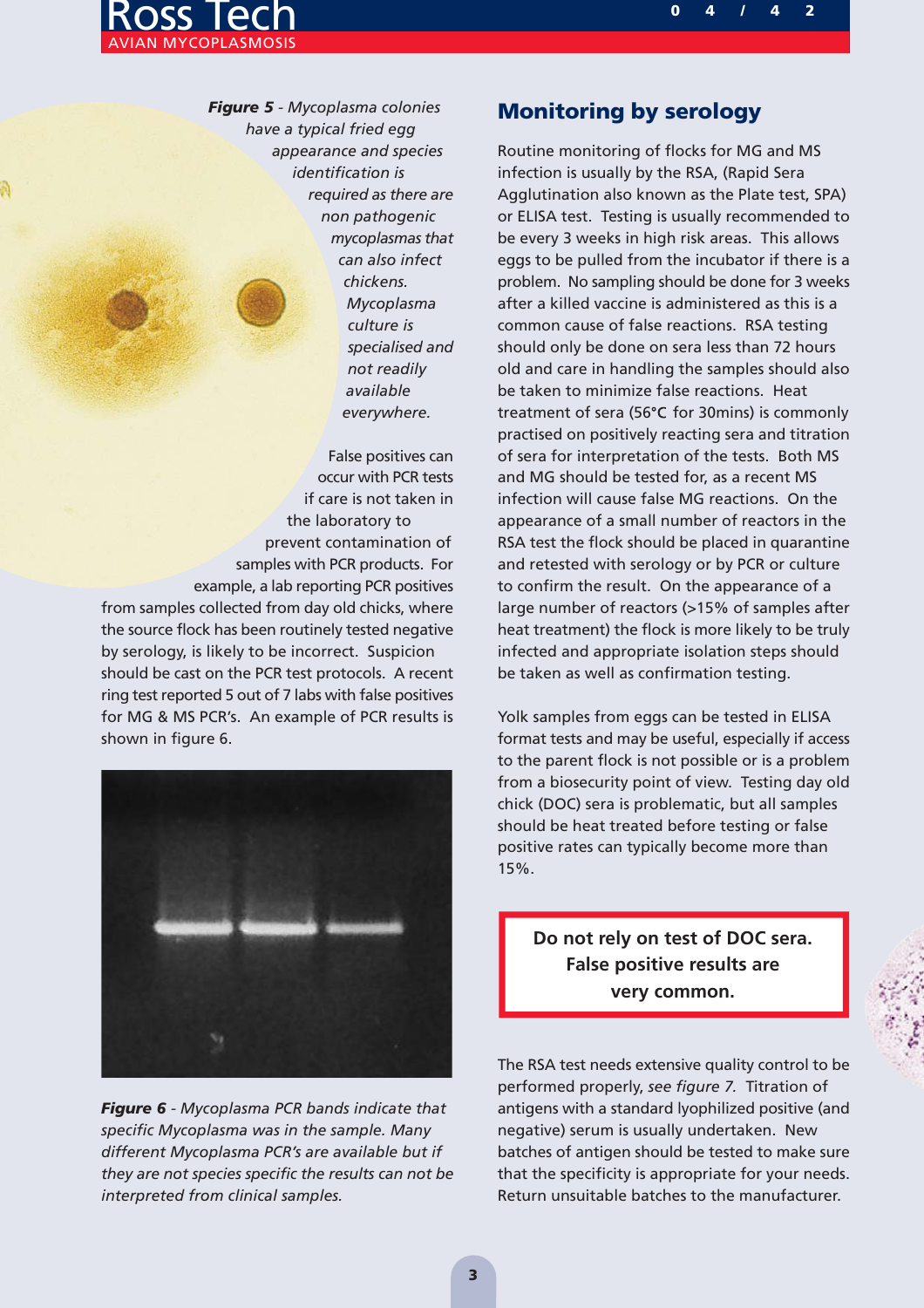

# **Vaccination**

There are two main groups of commercial vaccines available against Mycoplasma – live and dead. In practice these have different applications. Dead vaccines can be used to decrease clinical signs associated with Mycoplasma infection and greatly reduce vertical transmission, but they do not stop infection of the birds with wild type mycoplasmas. This makes vaccinated stock a potential hazard to unvaccinated stock. For instance, parent stock vaccinated to stop vertical transmission are a significant risk to broiler stock through horizontal infection. One advantage of killed vaccines may be that they can be given to a positive flock and may provide some beneficial effects. Mycoplasma infection in parent stock is often clinically silent, therefore no advantage may be seen in vaccinated birds; indeed controlled exposure during rearing was a method of natural vaccination suggested in the 1960s.

Live vaccines have to be given before the wild strain mycoplasmas infect a significant proportion of a flock. There is some evidence that they will exclude the wild strain infections and therefore reduce the risk of creating a reservoir infection in vaccinated flocks. In addition this will also decrease the clinical signs and vertical transmission of the infection. In designing vaccination programmes with live Mycoplasma vaccines it is necessary to know the usual epidemiology of Mycoplasma infections in a farming operation and then introduce the vaccine at least one month before wild challenge is expected. No medication with antimycoplasmal activity can be given immediately before, during or for some period after the live Mycoplasma vaccination.

#### *Figure 7 - 4+ Agglutination*

For MG there are two live vaccines being used extensively in the world: *6/85* (Intervet), a lyophilized product given as a coarse spray and *ts-11* (Bioproperties Australia and under licence elsewhere) delivered frozen on dry ice and given by eyedrop. *MS-H* (Bioproperties Australia), delivered frozen on dry ice, is the only live MS vaccine available.

In areas where Mycoplasma breaks are common these vaccines are used on all flocks routinely. Production managers then know that there will be no drops due to Mycoplasma during production.

Homologous antigens in ELISA formats may improve detection of vaccine responses. Typically *6/85* produces little in the way of antibody response in the RSA test. The response to *ts-11* is variable but *MS-H* produces a regular response. These responses will be seen as maternal antibody in day old chicks but should disappear within three weeks.

### **Cleanout and disinfection**

Mycoplasmas are very fragile organisms, rapidly dying if away from the host unless they are protected by moisture and organic material. Cleaning of the house needs to be thorough, using physical removal, then detergents and a terminal disinfection. Care needs to be taken in disposal of litter so as not to contaminate other farms. Litter from contaminated flocks should be stacked and left for 3 weeks before disposal.

## **Sustainable broiler production systems**

Broiler production developed seriously as an industry when grain surpluses became available in the 1950s. Over the last fifty years the technology to maximize production and profitability has developed, with constant advances in genetics, management and disease control. Modern biosecurity can be used as a tool to control Mycoplasma infections and minimize Chronic Respiratory Disease in broiler operations.

The original broiler production systems developed throughout the world were typically large sites with parent stock farms and broiler farms all in close proximity. Economies of scale and utilization of labour and equipment were the drivers of this original design.

Unfortunately such systems are easily exploited by chicken pathogens and broiler health and performance are often compromised. Technically this is commonly known as CRD (Chronic Respiratory Disease) or sometimes called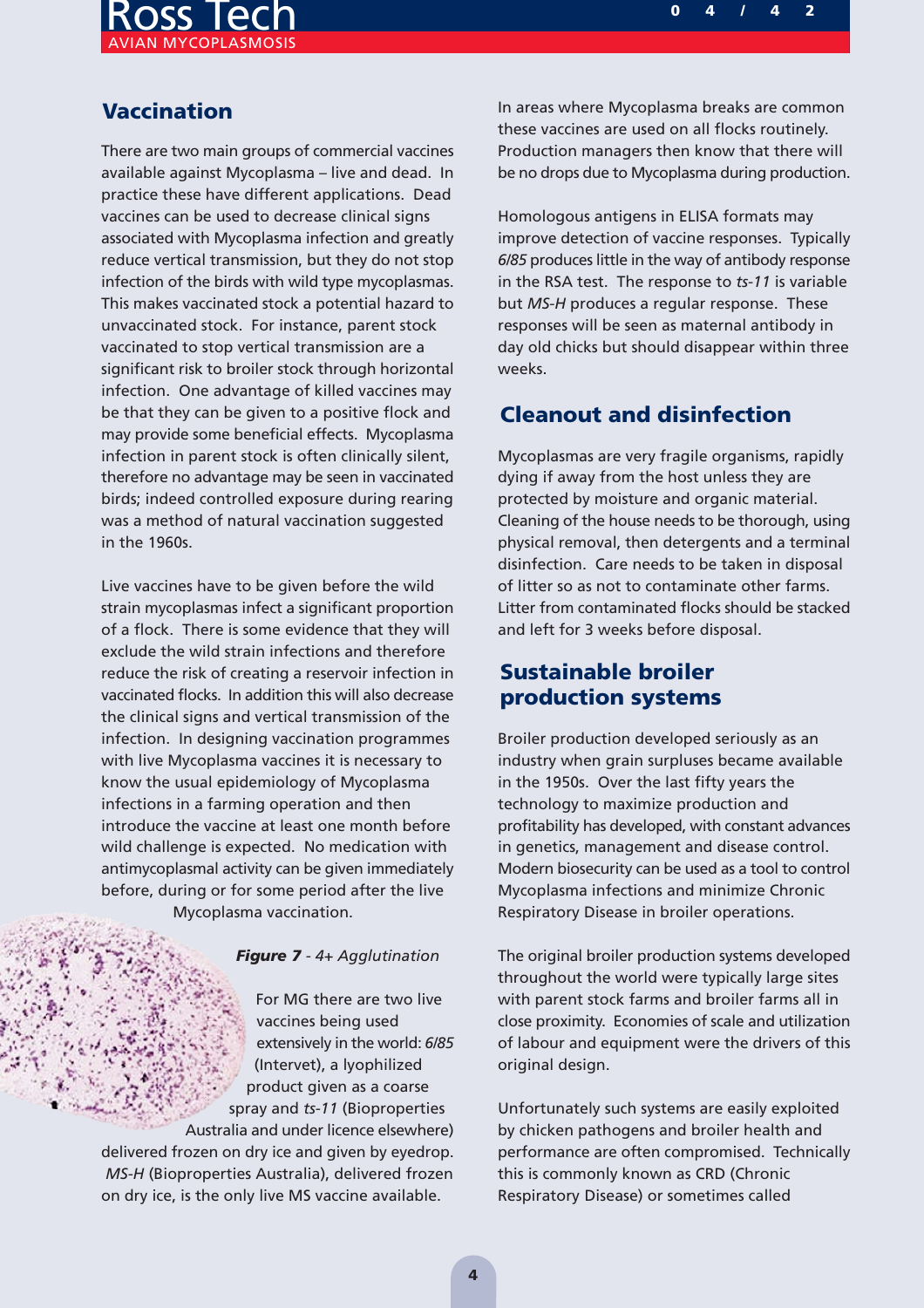

Colibacillosis. These sites may be known as "Chicken Sick Farms". Typically these operations perform well for a variable period of time before there is an introduction or build up of pathogens with clinical signs and mortality usually increasing at about 28 days of age and continuing until slaughter. Good performance is never achieved again on the site. As the build up of pathgens increases the mortality may become greater and/or start earlier. More antibiotics are tried and sometimes performance and mortality will improve for short periods, but eventually performance deteriorates again. The pathogens may arrive vertically or horizontally.

Extreme environmental temperatures make the design of effective ventilation systems difficult. Minimum ventilation rates must be defined and adjusted, in relation to the bodyweight of the birds, and then applied.

#### **Clinical investigations will reveal:**

- **1)** *E.coli* and similar bacteria progressively become more resistant to antibiotics paralleling exposure to these chemicals. ORT *(Ornithobacterium rhinotraceale)* may also be found.
- **2)** *Mycoplasma gallisepticum* or perhaps *Mycoplasma synoviae* are present and these too may become resistant to antibiotics.
- **3)** Various respiratory viruses including Lentogenic Newcastle Disease viruses (NDV), Infectious Bronchitis virus (IBV), Avian Pneumovirus (APV, or TRT virus) and sometimes ILT (Infectious Laryngotracheitis) will be found. Some of these may be the progeny of vaccine strains being used.
- **4)** Infectious Bursal Disease (IBD) virus or Mareks may also play a part.
- **5)** Other factors including dust, inappropriate humidity, poor air quality (ammonia and other gases due to minimum ventilation rates being inadequate), cold or heat stress and unsanitary conditions may also be present.

Considering the epidemiology and pathogenesis of CRD, there is initial respiratory damage by respiratory viruses or poor air quality. Mycoplasma infection will aggravate this further if it is also present. As this progresses *E.coli* superinfection

occurs and death results. In addition the remainder of the flock may be uneven.

Often there will not be a requirement for a large scale clinical work up on such cases with MIC testing (antibiotic sensitivity testing) of bacteria and Mycoplasma, and PCR detection of viruses, etc. Simple biosecurity will stop the perpetuation of the bacteria by stopping continual horizontal re-infection. Biosecurity is the simple separation of the bird from the pathogen, be it a bacteria, virus, or parasite. 'All in- all out' protocol refers to pathogens as well as birds unless they are very resistant to cleaning (for example Coccidiosis, IBD or Mareks), and the removal of the birds to the slaughterhouse will also remove the Mycoplasma and respiratory viruses as these pathogens do not survive for long away from the host. Having only one generation of birds on a site means that vaccine viruses cannot undergo bird to bird passage, reverting to virulence and thus challenge subsequent batches of birds. Control of the movement of humans, equipment, trucks, etc. will also control the movement of pathogens.

For those pathogens where their absolute movement cannot be controlled, we can use vaccination to help manage their disease producing potential.

Often the outcome of an infection is associated with the quantity and timing of challenge. A bird may find that being challenged later in its life causes fewer problems because its organ systems are more developed or immunity from vaccination may be induced. The risk of horizontal transmission for those pathogens spread by aerosol will be influenced by the size of the infected population, the distance between birds and the population size of the naive flock. Contact with other birds, through poultry or staff, is the biggest risk to the flock.

There is an economic cost of biosecurity, but systems based on biosecurity are sustainable. They do not rely on the routine use of antibiotic prophylaxis and therefore are not susceptible to failure due to the development of antibiotic resistance. Savings can be made in decreased medication costs, while the benefits are better quality production.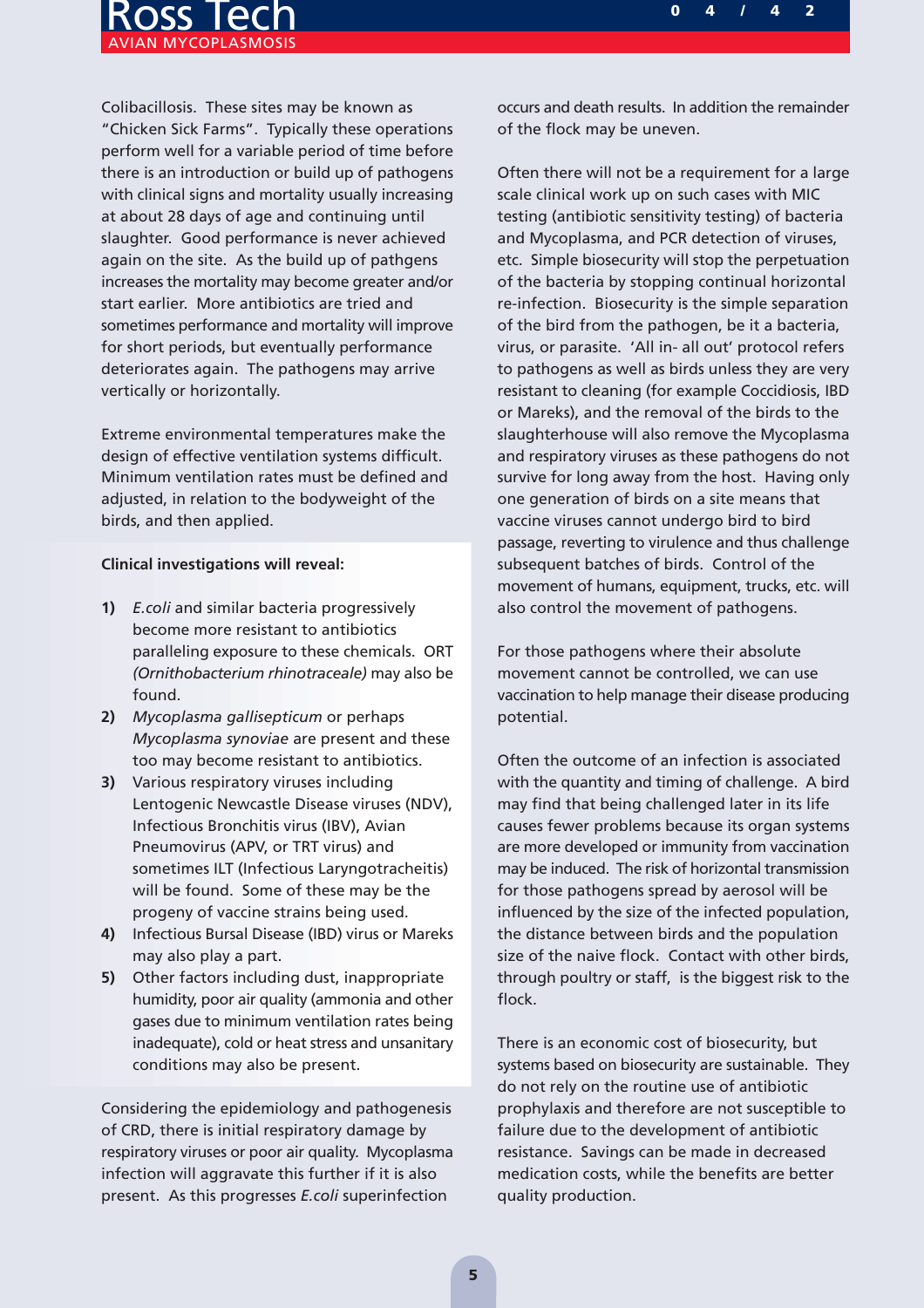

# **Mycoplasma control strategies**

| <b>Strategy</b>                                      | <b>Comments</b>                                                                                                         | <b>Advantages</b>                                                                       | <b>Disadvantages</b>                                                                                                             |
|------------------------------------------------------|-------------------------------------------------------------------------------------------------------------------------|-----------------------------------------------------------------------------------------|----------------------------------------------------------------------------------------------------------------------------------|
| Run Mycoplasma free.                                 | Need good biosecurity.<br>May be able to move from<br>a positive status to<br>negative status with live<br>vaccination. | Low input costs.                                                                        | Always worrying about<br>flocks becoming infected.<br>Higher capital costs.                                                      |
| Live vaccination of<br><b>Parent Stock.</b>          | Must vaccinate stock<br>before wild Mycoplasma<br>challenge.                                                            | No clinical signs in parent<br>stock and reduced danger.                                | Positive antibody and PCR<br>status. May be incompatible<br>with export. May limit<br>therapeutic options around<br>vaccination. |
| <b>Killed vaccination of</b><br><b>Parent Stock.</b> |                                                                                                                         | No clinical signs in parent<br>stock. Only need to<br>vaccinate before onset<br>of lay. | Danger of silently infected<br>Parent Stock being a source<br>of infection for broilers.                                         |
| <b>Strategic medication.</b>                         | <b>Parent Stock and broilers</b><br>may both need to be<br>medicated.                                                   |                                                                                         | High cost of antibiotic<br>usage and potential<br>future problem with<br>development of antibiotic<br>resistance.                |
| Do nothing (or only<br>control MG and not MS).       | Uncompetitive<br>performance.                                                                                           |                                                                                         | High mortality and poor<br>performance in<br>broilers and increased<br>condemnations.                                            |

# **Conclusion**

- **Decide on strategy to control Mycoplasma, see table above.**
- **Run free of MG and MS** *or*
- **Consider live vaccination**

#### **General biosecurity rules that protect against the transmission of Mycoplasma include:**

- **1)** Single age farms.
- **2)** All in all out housing.
- **3)** Secure barrier round perimeter of farm with controlled access.
- **4)** Wild bird proofing of facilities.
- **5)** No staff should own poultry at home or have contact with other birds.
- **6)** Shower on and shower off facilities on farms.
- **7)** Visit clean flocks before infected flocks.
- **8)** Visit youngest flocks first.
- **9)** Hatch chicks from infected flocks separately.
- **10)** Implement a monitoring programme, with regular testing, to define the status of the birds.
- **11)** Farms should be at least 2km from other concentrations of poultry.
- **12)** Planning feed and egg transport to minimise risk.

**Acknowledgement:** The pyramid diagram was suggested by the Late Robin Cumming, an early researcher into Mycoplasma in Australia and South Africa.